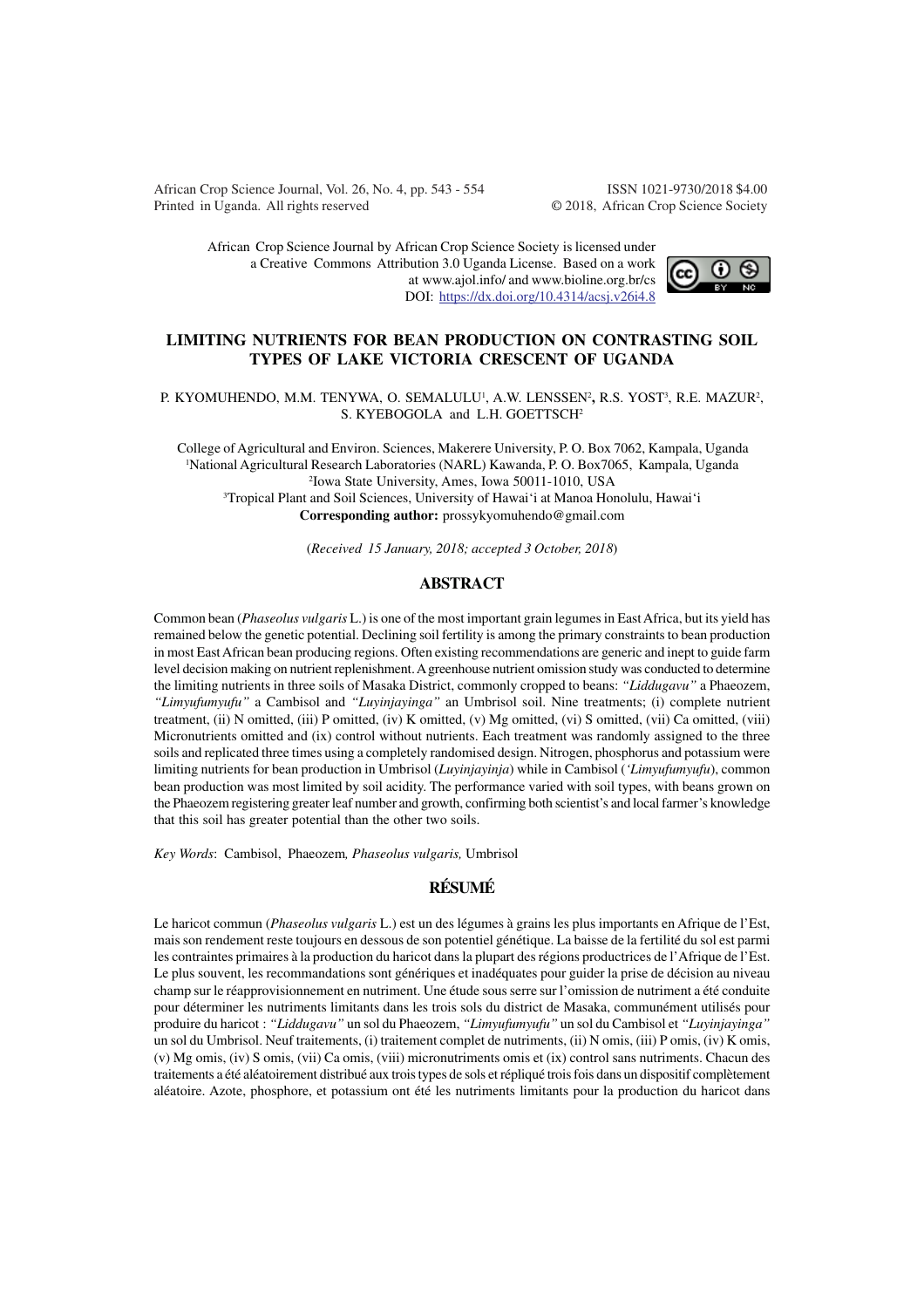Umbrisol (*Luyinjayinja*) tandis que dans Cambisol (*'Limyufumyufu*), la production du haricoct commun a été limitée par l'acidité du sol. Les performances varient en fonction des types de sols, avec le haricot produit sur le Phaeozem comptant plus de feuilles et de croissance, confirmant à la fois les connaissances des scientifiques et des populations locales qui stipulent que le sol a un potentiel plus élevé que les deux autres sols.

*Mots Clés*: Cambisol, Phaeozem*, Phaseolus vulgaris,* Umbrisol

## **INTRODUCTION**

Common bean (*Phaseolus vulgaris* L.) is the most widely grown grain legume, and second only to maize as a food crop and a major source of food security in East Africa (Mauyo *et al.,* 2007). Bean production in Uganda primarily occurs in the central, eastern and western regions (Sibiko *et al.,* 2013). Farmers in the Lake Victoria crescent of Uganda mainly grow common beans on three soil types locally classified as: *Liddugavu* (Phaoezem), *Limyufumyufu* (Cambisol) and *Luyinjayinja (*Umbrisol) (Tenywa *et al.,* 2014). However, yields are still below the genetic potential (Anon., 2013).

In order to increase yield, some farmers have attempted to use inorganic fertilisers (1.3%), manure (8.7%) (UBOS, 2006) and inorganic foliar sprays (Kabuga *et al.,* 2015), but the response has not been consistent (Sanginga and Woomer, 2009) especially on Umbrisol and Cambisol soils.

In East Africa, limited N and P availability (Beebe *et al.*, 2010) is the major production constraint to bean production. This study was conducted to determine the most limiting nutrients in Phaeozem, Cambisol, and Umbrisol soils commonly used for bean production in Uganda.

# **MATERIALS AND METHODS**

A two cycle potted experiment was conducted with the first cycle at the Makerere University Agricultural Research Institute Kabanyolo (MUARIK); while the second one at the National Agricultural Research Laboratories (NARL), Kawanda.

**Study soil collection and preparation.** The study soil was collected from three communities (Mukungwe, Kabonera and Lwankoni) in Masaka district located in central Uganda, at  $31.7361$ °E latitude and  $0.34111$ °S longitude on the three most agriculturally important soil types in farmer's fields. These soils were selected for study based on a series of farmer meetings from three communities, which indicated that these were the three most important, farmer-recognised soil series for common bean production. Soil samples were obtained in a zig-zag pattern at ten locations within each field, from a depth of 0 - 15 cm. A bulk sample of about 170 kg was obtained from an area of approximately 50 m x 100 m for each soil type. A total of about 500 kg of soil was taken for greenhouse experiment and laboratory analyses. Composite samples obtained from the bulk samples were air dried in a dust free area, and the portion to be used for nutrient omission study was disaggregated and crushed with a mortar and pestle to pass a 5-mm sieve (Johnston and Askin, 2005). The samples were subsequently used for physicochemical analyses, after crushing them to pass a 2-mm sieve.

**Experimental design.** The pot experiment was laid out in a completely randomised design (CRD), with nine treatments (Table 1). Each nutrient treatment was randomly assigned to portions of each of the three soils. Table 1 shows the treatments used in the experiment, while Table 2 shows the nutrient ingredients and application rates.

The experiment was conducted in plastic pots with 2.5 kg of soil in each pot. Common bean variety BAT 477 was selected as the test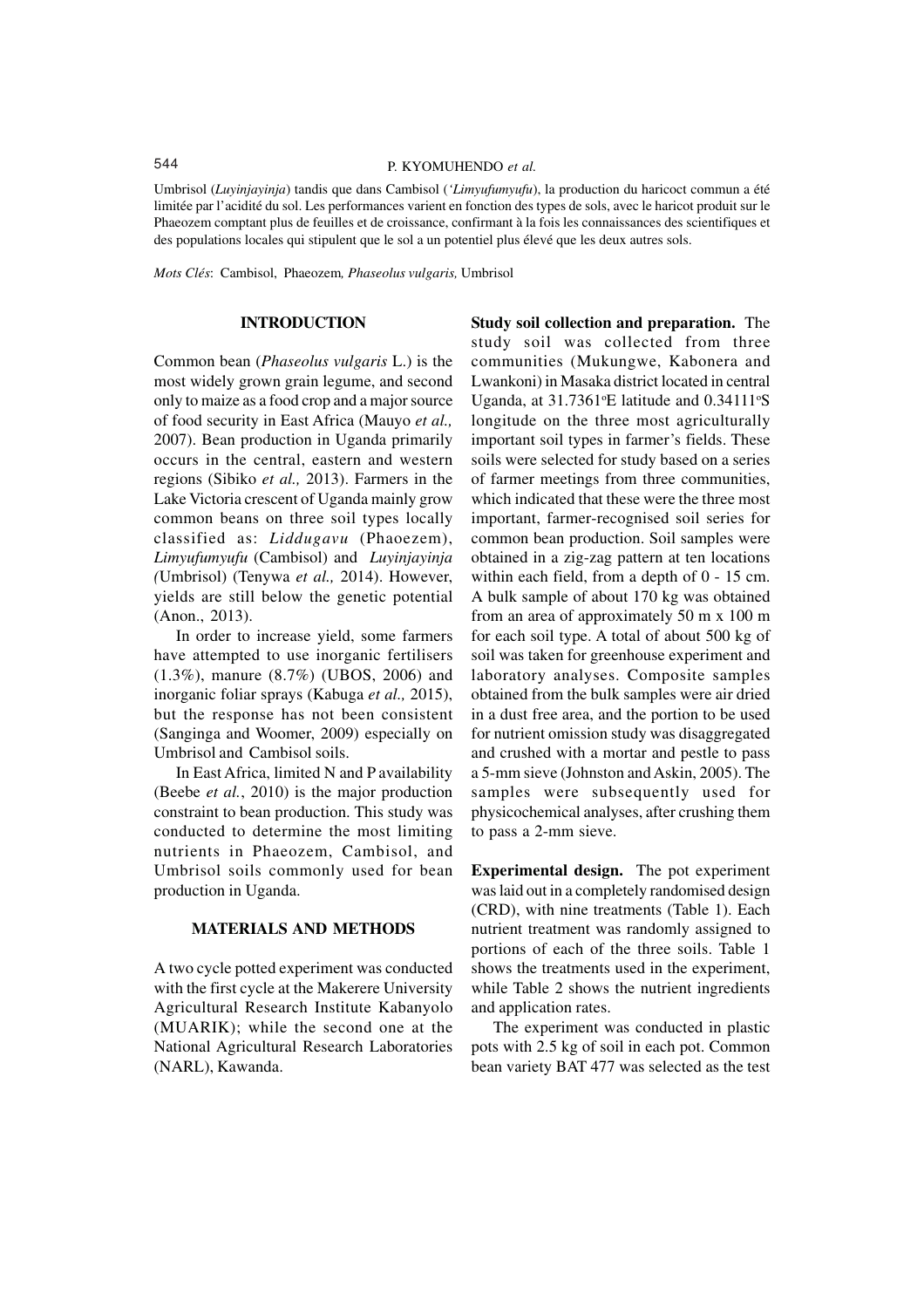Limiting nutrients for bean production on contrasting soil types 545

TABLE 1. Treatments and nutrients applied in the omission study conducted at Makerere University Agricultural Research Institute Kabanyolo and National Agricultural Research Laboratories in Uganda

| Nutrient treatment          | Nutrients added                   |
|-----------------------------|-----------------------------------|
| Control                     | No nutrients added                |
| Complete nutrient treatment | N,P, K, Mg, Ca, S, Micronutrients |
| N omitted                   | P, K, Mg, Ca, S, Micronutrients   |
| P omitted                   | N, K, Mg, Ca, S, Micronutrients   |
| K omitted                   | N, P, Mg, Ca, S, Micronutrients   |
| Mg omitted                  | N, P, K, Ca, S, Micronutrients    |
| S omitted                   | N, P, K, Mg, Ca, Micronutrients   |
| Ca omitted                  | N, P, K, Mg, S, Micronutrients    |
| Micro nutrients omitted     | N, P, K, Mg, Ca, S                |

TABLE 2. Nutrient stock solutions and application rates for the nutrient omission study conducted at Makerere University Agricultural Research Institute Kabanyolo and National Agricultural Research Laboratories in Uganda

| Element | Nutrient application rate (kg ha <sup>-1</sup> ) | Compound                             |
|---------|--------------------------------------------------|--------------------------------------|
| N       | 100                                              | Urea                                 |
| P       | 100                                              | NaH, PO <sub>4</sub> .2H, O          |
| K       | 100                                              | KCl                                  |
| Mg      | 35                                               | MgCl, 6H, O                          |
| Ca      | 30                                               | CaCl <sub>2</sub>                    |
| S       | 25                                               | Na, SO <sub>4</sub>                  |
| Fe      | 5                                                | FeNaEDTA <sup>a</sup>                |
| B       | $\overline{c}$                                   | $H_3BO_3$                            |
| Mn      | 5                                                | MnCl <sub>2</sub> .4H <sub>2</sub> O |
| Zn      | $\overline{4}$                                   | $ZnCl$ ,                             |
| Mo      | 3                                                | $[NH_4]_6M_9O_{24}AH_{2}O$           |
| Cu      | 0.4                                              | CuCl <sub>2</sub> .2H <sub>2</sub> O |
| Co      | 0.1                                              | CoCl <sub>2</sub> .6H <sub>2</sub> O |
| Ni      | 0.1                                              | NiCl <sub>2</sub> .6H <sub>2</sub> O |

crop because of its acid tolerance characteristics and high nitrogen fixation ability (Kipe-Nolt and Giller, 1993) Four seeds were sown in each pot at planting, and later thinned to two plants per pot, five days after emergence (DAE).

The Hoagland (1950) nutrient solution was used for the micronutrient and the concentrations of the macronutrients were chosen based on concentration ranges proposed by Hewitt (1952).

**Data collection.** From eleven days after emergence (DAE), regular observations were made to detect occurence of visual nutrient deficiency symptoms on foliar parts of plants (Foli, 2012). The number of leaves per plant and the above ground dry matter production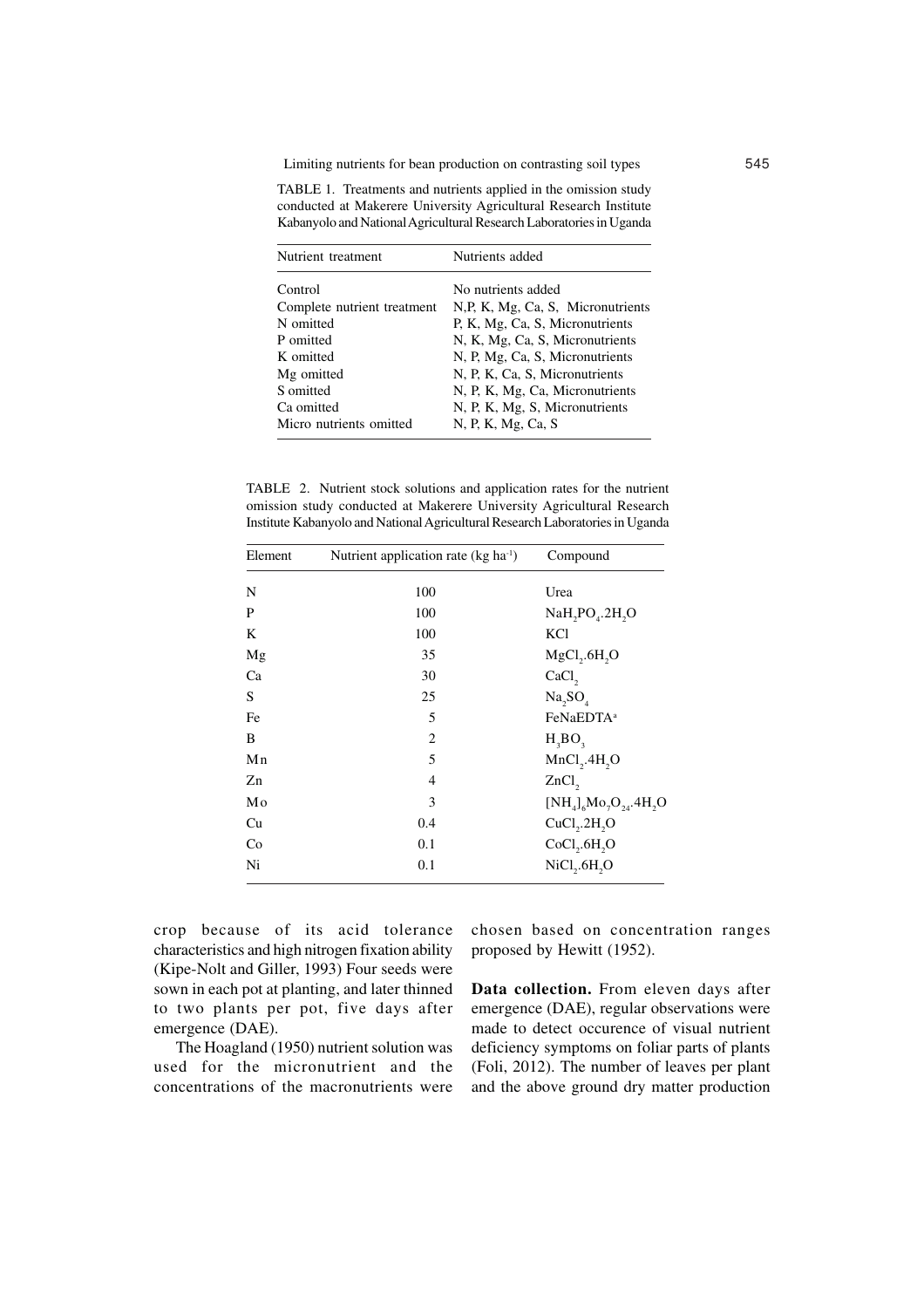measurements were taken to monitor growth of beans. To accurately record the data for above ground dry matter, the experiment was closely monitored and fallen leaves captured and kept in labeled polythene bags. These were added to the dry matter after plant harvest and oven dried together. The two surviving plants were harvested at six weeks (42 days after planting) by cutting at the base of the plant. Plant fresh weight was recorded, then samples were oven dried at 70  $\degree$ C for 72 hours, and weighed again for dry weight. Dry samples were ground and analysed for macro- and micronutrient concentrations.

**Laboratory analyses.** Total soil organic carbon was analysed using the dry combustion method; while available P was determined using Olsen method described in Okalebo *et al.*  $(2002)$ . Exchangeable  $K<sup>+</sup>$  and Na<sup>+</sup> were determined using a flamephotometer, while  $Ca^{2+}$  and  $Mg^{2+}$  were determined using an atomic absorption spectrometer. Soil pH was measured in a 1 : 2.5 soil to water ratio using a pH electrode. The Kjeldahl method was used to determine total N (Bremner, 1965). Micronutrients were extracted in Mehlich 3 extractant solution (Mehlich, 1984). Micronutrients such as Cu, Mn and Zn were measured by atomic absorption, while Boron was measured by colorimetric (Berger and Truog, 1939). Soil texture was determined using hydrometer method (Bouyoucos, 1936).

**Statistical analysis.** The above ground dry matter and number of leaves per plant data were subjected to analysis of variance using GenStat edition 12. Mean separations were done using Tukey Multiple Comparison test (Tukey, 1949).

## **RESULTS**

**Initial physico-chemical properties.** All the study soils had a textural class of sandy clay loam (Table 3). Bulk density was 1.4, 1.3 and 1.4 g cm-3 for Phaeozem, Cambisol, and Umbrisol, respectively. The concentrations of

| Soil types              |             | of                   |                                                     |                       | $mg\,kg^{-1}$ |                         |                      | cmol kg <sup>-1</sup> |                                                     | Textural<br>class |
|-------------------------|-------------|----------------------|-----------------------------------------------------|-----------------------|---------------|-------------------------|----------------------|-----------------------|-----------------------------------------------------|-------------------|
|                         | pH (H,O)    | MO                   | Total N                                             | Å,                    | $Fe2+$        | $\mathrm{Al}^{3+}$      | $\ddot{\mathbf{z}}$  | $Ca^{2+}$             | $Mg^{2+}$                                           |                   |
| "haeozem"Liddugavu      | <b>6.31</b> |                      |                                                     |                       |               |                         |                      |                       |                                                     |                   |
| Cambisol 'Limyufumyufu' | 5.02        | 2.15<br>2.05<br>1.92 | $\begin{array}{c} 0.16 \\ 0.12 \\ 0.09 \end{array}$ | 21.10<br>3.62<br>2.24 | 129<br>149    | $320$<br>$140$<br>$125$ | 5.86<br>1.46<br>0.82 | 26.30<br>4.79<br>6.42 | $\begin{array}{c} 17.5 \\ 4.20 \\ 7.98 \end{array}$ | ಕ್ಷ ಕ್ಷ           |
| Umbrisol "Luyinjayinja" | 5.13        |                      |                                                     |                       | 151           |                         |                      |                       |                                                     |                   |
| †Critical values        | 5.5         |                      | 0.25                                                | $\frac{5}{1}$         |               |                         | 1.15*                | $3.12*$               | $0.68*$                                             |                   |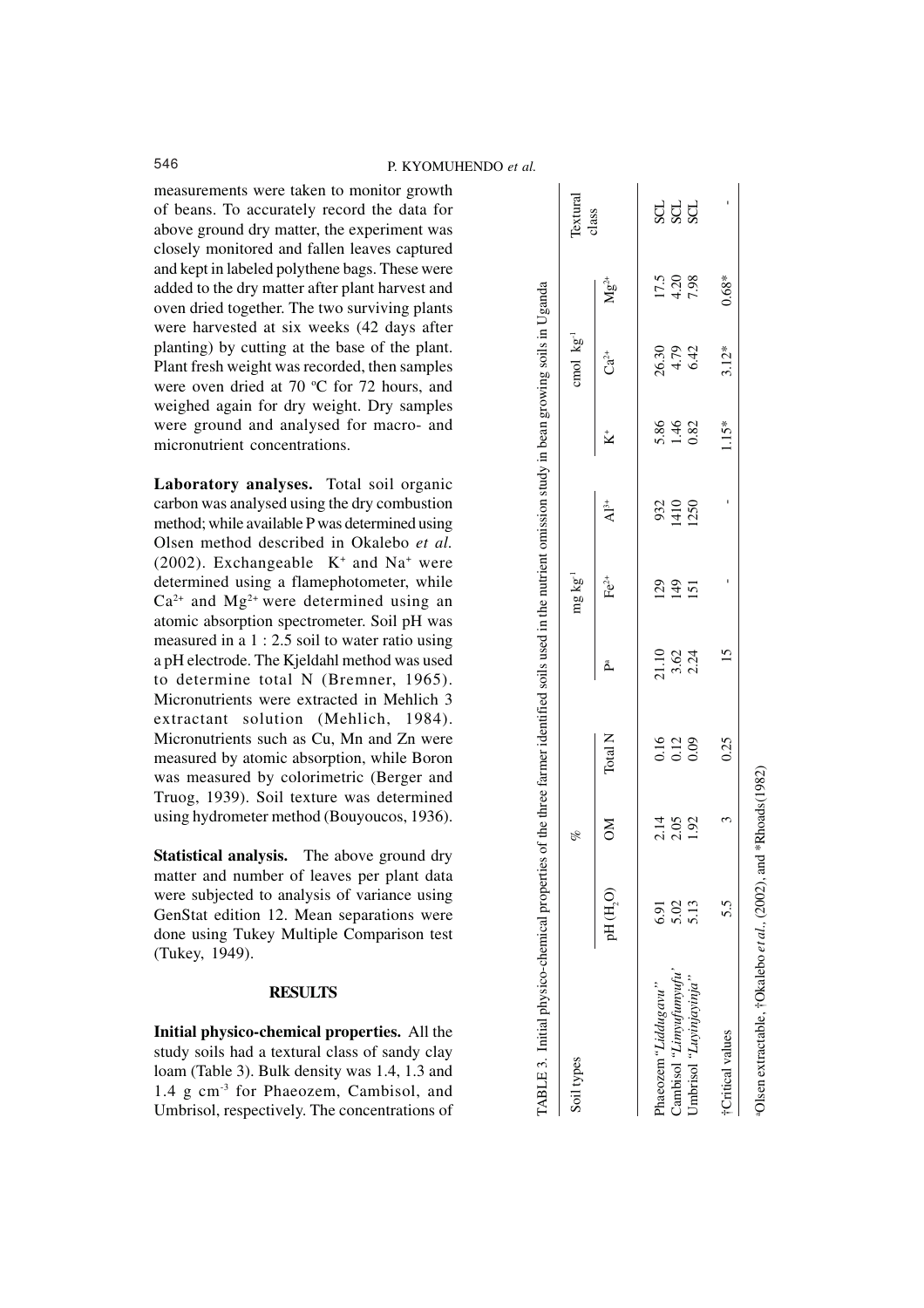available phosphorus and nitrogen were below the critical levels in Cambisol and Umbrisol soils (Table 3). Olsen Extractable P and soil pH were above the critical levels in Phaeozem (Okalebo *et al.*, 2002).

**Soil type and above ground dry matter production.** Plants grown in Phaeozem yielded significantly ( $P < 0.05$ ) higher above ground dry matter than did plants grown in other soil types (Fig. 1). For instance, plants grown in the Phaeozem soil yielded 27.7% and 33.6% greater ( $P < 0.05$ ) above ground dry matter than those grown in Umbrisol and Cambisol, respectively. On the other hand, bean dry matter obtained from Umbrisol was closely similar to that of Cambisol (Fig. 1).

**Effect of nutrient omission on dry matter production in Phaoezem.** Plants grown in cases where N or Ca were omitted accumulated 16.3 and 23% respectively, lower above ground dry mater than those grown in the complete treatment, but they were not significantly different  $(P > 0.05)$  from plants

grown the complete treatment (Fig. 2). The least above ground dry matter was realised from plants grown in the control treatment, which was also significantly  $(P < 0.05)$ different from the complete treatment (Fig. 2).

The above ground dry matter in the complete treatment was similar to that of the nutrient omission treatments for P, N and Ca, while the values obtained from S, K, Mg and micronutrients omitted treatments were significantly higher than those of the complete treatment. The highest above ground dry matter was with micronutrients omission which was significantly ( $P < 0.05$ ) different from the –P, complete, -N, -Ca and the control, but not significantly ( $P > 0.05$ ) different from the  $-Mg$ ,  $-S$ , and  $-K$  (Fig. 2).

**Nutrient omission and dry matter production in Umbrisol.** Plants grown in the control and treatments where N, P and K were omitted accumulated significantly  $(P < 0.05)$ lower above ground dry mater than those grown in the complete treatment (Fig. 3). The least above ground dry matter was realised



Figure 1. Above ground dry matter production under three soil types in Masaka District, Uganda.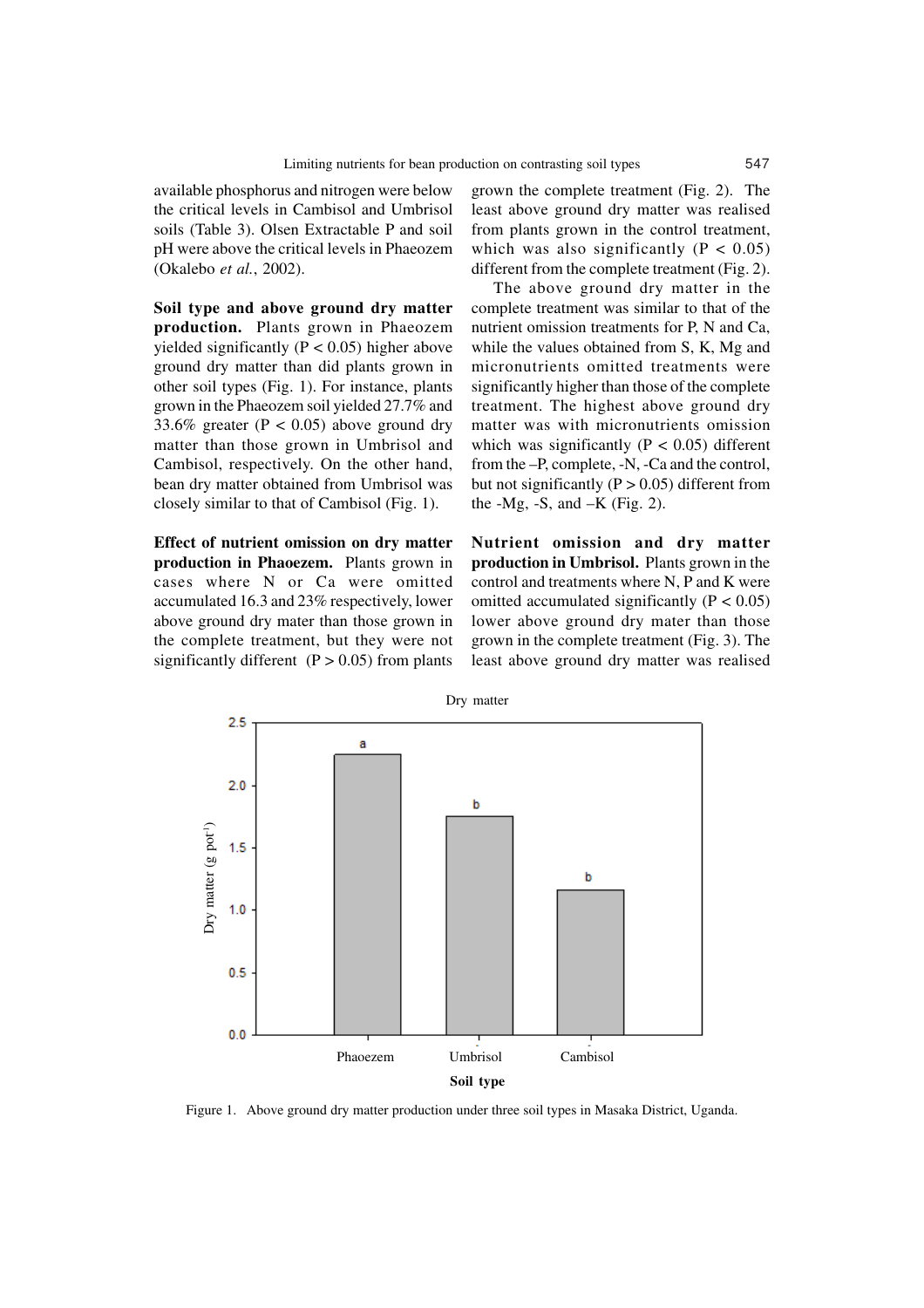

Figure 2. Above ground dry matter production in a Phaoezem in a nutrient omission study.



Figure 3. Bean above ground dry matter production in an Umbrisol in a nutrient omission study.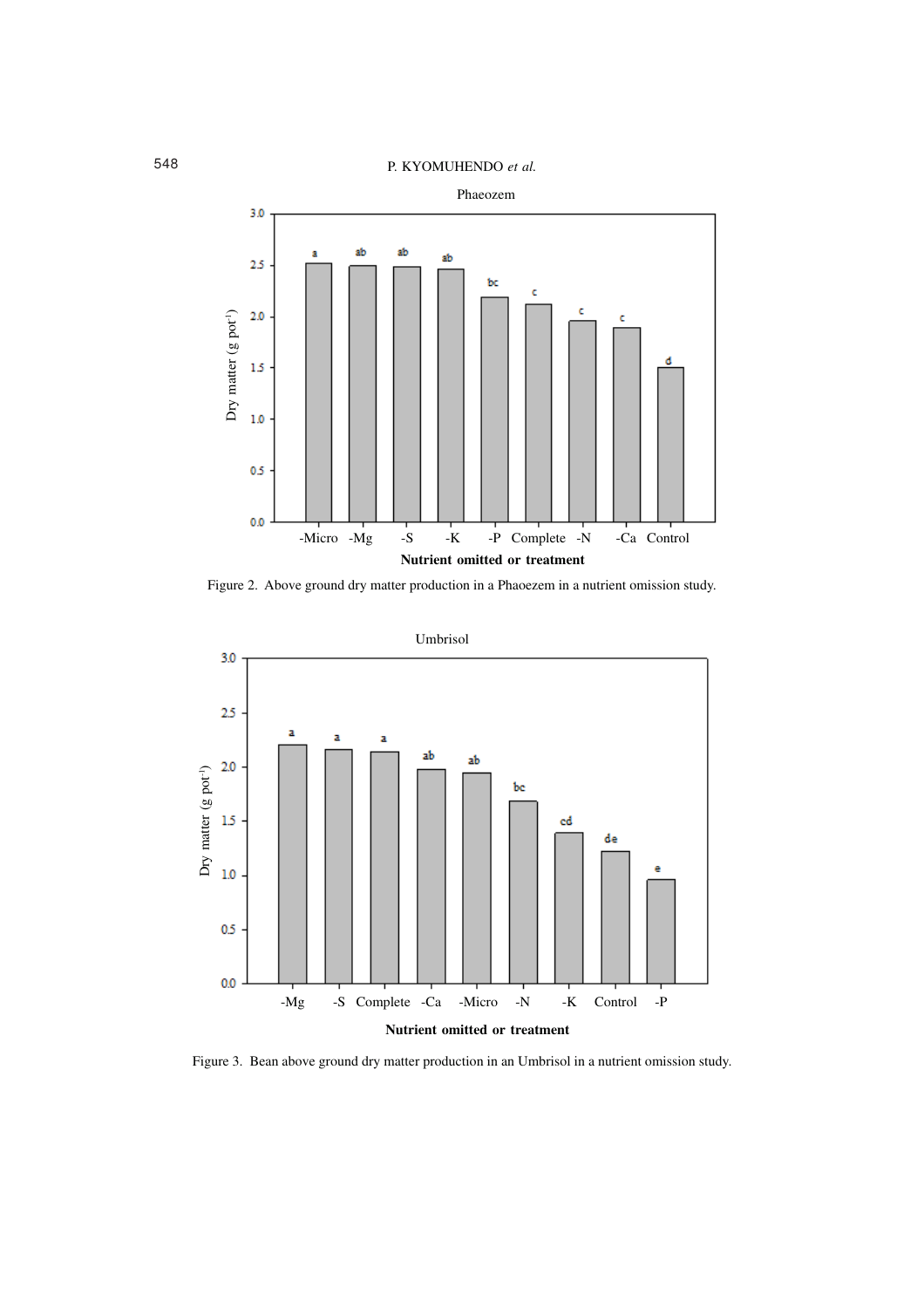from the P omitted treatment, which was significantly ( $P < 0.05$ ) lower than what was realised from the treatments where nitrogen and potassium were omitted (Fig. 3).

The above ground dry matter in the complete treatment was similar to that of the nutrient omissions for Ca, Mg, S and micronutrients. The highest above ground dry matter was in Mg omitted treatment; though, this was not significantly  $(P > 0.05)$  different from the complete, -Ca, -S, and -micronutirent treatments (Fig. 3).

**Effect of soil type on number of leaves per plant.** Plants grown in Phaeozem had significantly ( $P < 0.05$ ) more leaves than plants grown in Cambisol and Umbrisol (Fig. 4). However, the number of leaves from beans grown in Umbrisol was not significantly different from that of the Cambisol.

**Nutrient omission and number of leaves per pot in Cambisol.** Plants grown in the

control (without nutrients) in the Cambisol had the fewest number of leaves per plant, and they were significantly  $(P < 0.05)$  different from those in the complete nutrient treatment. Incidentally, the number of leaves in phosphorus and calcium omitted treatments were not significantly different  $(P > 0.05)$  from those in the complete treatment. The number of leaves in the complete treatment was similar to that of the nutrient omissions for Mg, micronutrients, N, S, Ca, P and K. The greatest number of leaves per plant was observed in K omitted treatment although it was not significantly ( $P > 0.05$ ) different from the complete treatment (Fig.5).

**Effect of treatment on number of leaves per pot in Umbrisol.** In Umbrisol, the number of leaves in the complete treatment was similar to that of the nutrient omissions for Mg, Ca, micronutrients, S and K. The greatest number of leaves per plant was observed in Mg omitted treatment, although it was not significantly (P



Figure 4. Number of bean leaves per pot growing on different soil types in Masaka District in Uganda.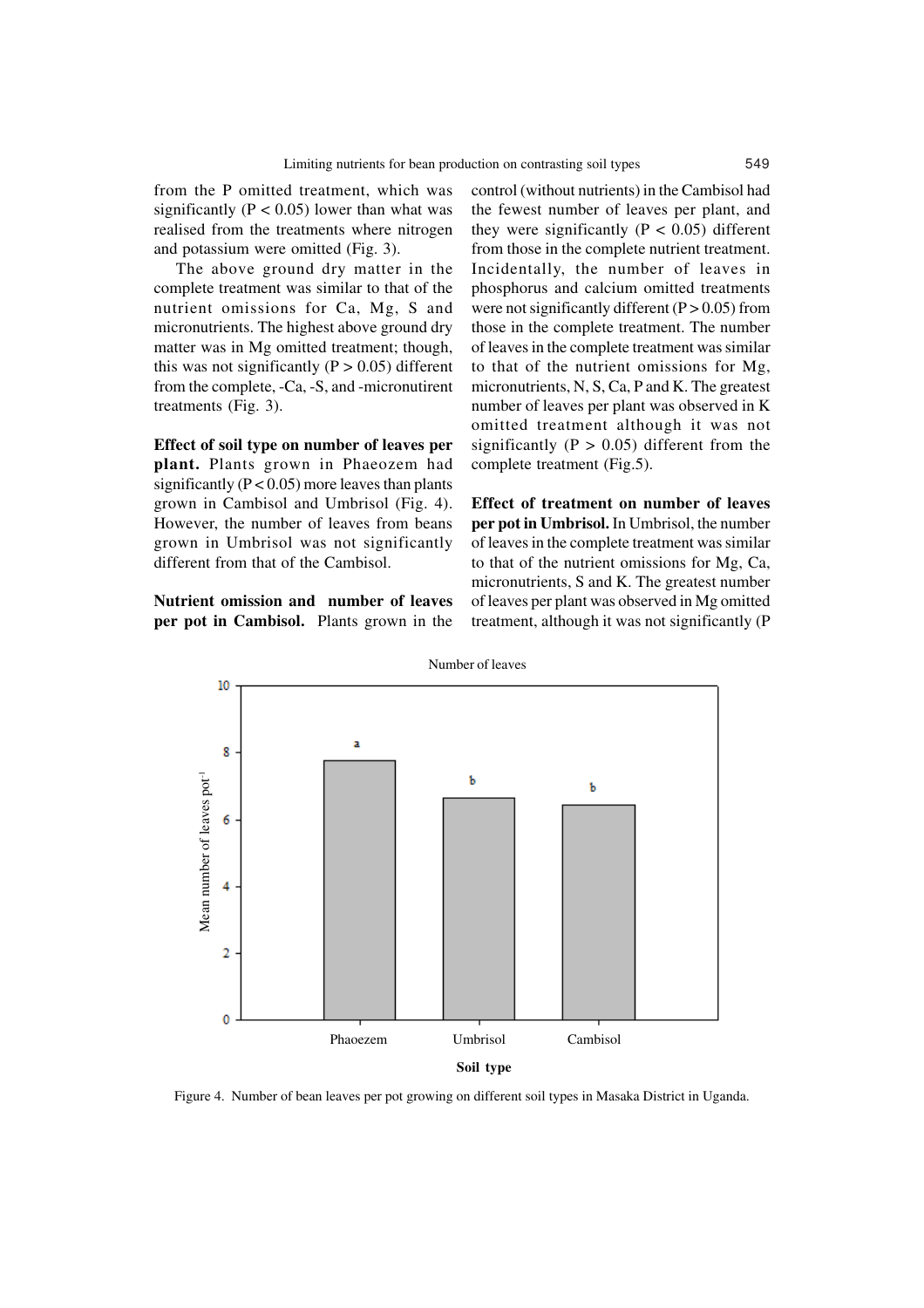

Figure 5. Number of leaves per bean plant grown on a Cambisol in a nutrient omission study.

> 0.05) different from the complete treatment (Fig. 6). Plants grown in the complete nutrient treatment had significantly ( $P < 0.05$ ) more leaves than their counterparts grown in phosphorus and nitrogen omitted treatments. Plants grown in the control had the fewest number of leaves ( $P < 0.05$ ), fewer than the complete treatment, but not significantly (P > 0.05) different from phosphorus and nitrogen omitted treatment (Fig. 6). Incidentally, the number of leaves in phosphorus and nitrogen omitted treatments also were not significantly different ( $P > 0.05$ ).

## **DISCUSSION**

**Effect of soil type on above ground dry matter production.** The accumulation of significantly higher ( $P < 0.05$ ) above ground dry matter in Phaeozem than that from Cambisol and Umbrisol (Fig. 1) could be

attributed to differences in nutrient levels. It seems likely that with the low pH values of the Umbrisol and the Cambisol (Table 3) and the high levels of extractable Al, that soil acidity was the main reason for growth differences among the three soils. Phaeozem had greater available P, total N and OM (Table 3) compared to other soils.

In summary, bean growth on the Umbrisol was better than that of the Cambisol, but not as great as that on the Phaeozem soil, documenting that Liddugavu is the better soil for bean production. The results of this nutrient omission study suggest some potential options to improve yields of bean on the Cambisol, and Umbrisol soils.

**Effect of nutrient omission on dry matter production in Phaoezem.** In Phaoezem soil, bean plants grew the best among the three representative soils, but less growth was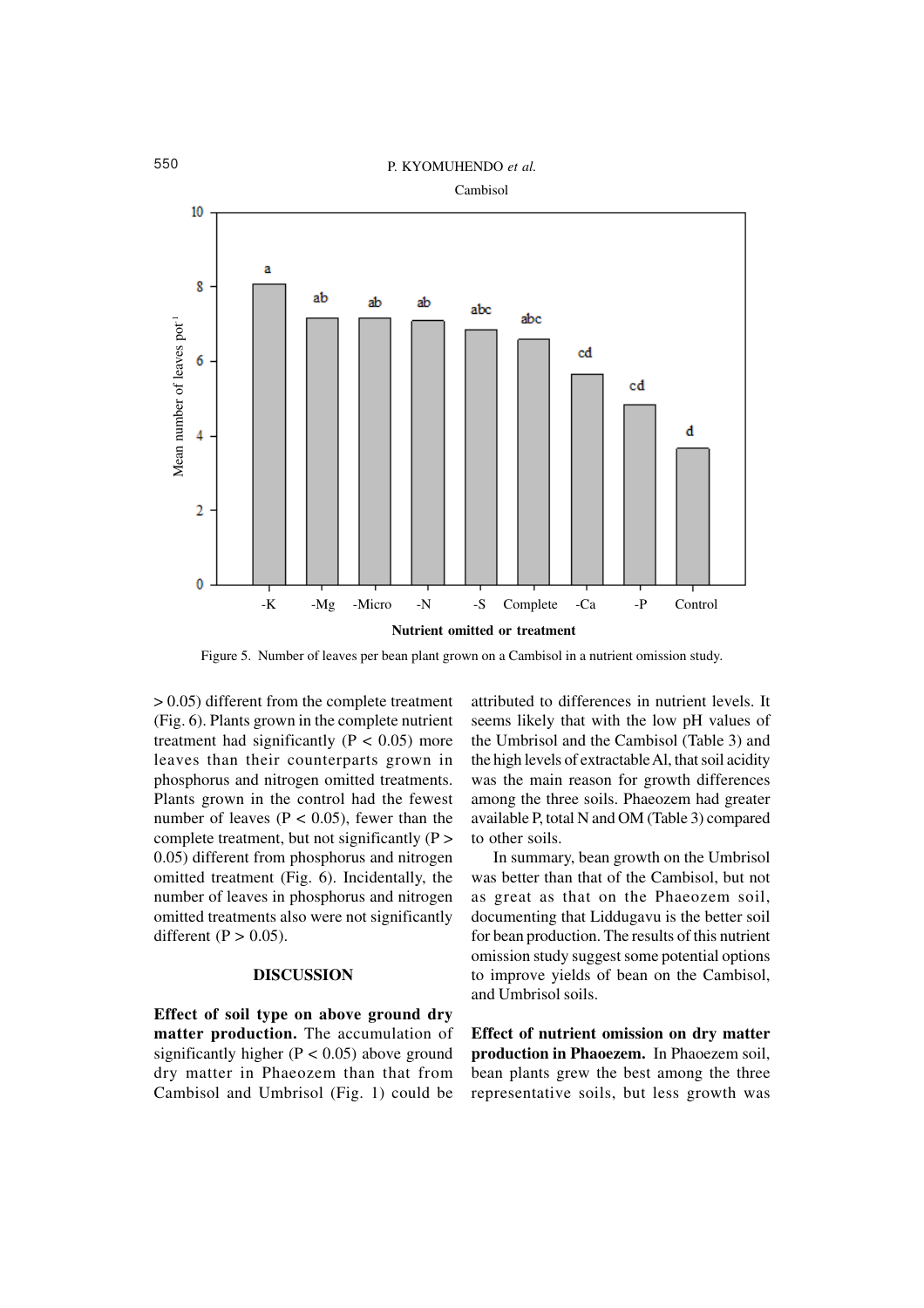![](_page_8_Figure_1.jpeg)

Figure 6. Number of leaves per bean plant grown in an Umbrisol in a nutrient omission study.

observed in the control with no nutrients (Fig. 2). The complete treatment yielded slightly higher above ground dry matter than the N omitted treatment. These results provide scientific data supporting the farmer experience in growing beans on this soil type, where they mentioned that it is the best soil for growing beans.

**Effect of nutrient omission on dry matter production in Umbrisol.** In distinction with the highly productive Phaoezem soil and the extremely impoverished Cambisol soil; the Umbrisol, yielded intermediate in total bean dry matter production (Fig. 3). The complete treatment had greater above ground dry matter than the N, P and K omitted treatments and the control without any nutrient (Fig. 3), suggesting that these nutrients in particular, were needed for best bean growth. The complete treatment was not significantly (P > 0.05) different from all other omission treatments. This can be attributed to the low

levels of N, P and K that were below the critical values in Umbrisol (Table 3).

A lingering question is what would the yield have been, had the soil pH been increased with the addition of limestone and the levels of toxic Al reduced (Table 3). We therefore, recommend a follow up study.

The lack of difference among the nutrients other than N, P, K and the control (Fig. 3) might be due to the Law of the Minimum.

The least aboveground dry matter production in the control and phosphorus omitted treatments (Fig. 3) could be attributed to P deficiency. According to Fageria (2006), if P is deficient, plants dependent on  $N_2$  fixation are limited in their production because P is an important element required for  $N_2$  fixation. Maximum benefits from  $N_2$  fixation depend on soil P availability (Kennedy and Cocking, 1997; Graham *et al.,* 2003).

Clearly, nitrogen, phosphorus and potassium were limiting nutrients for bean dry matter production in Umbrisol soil.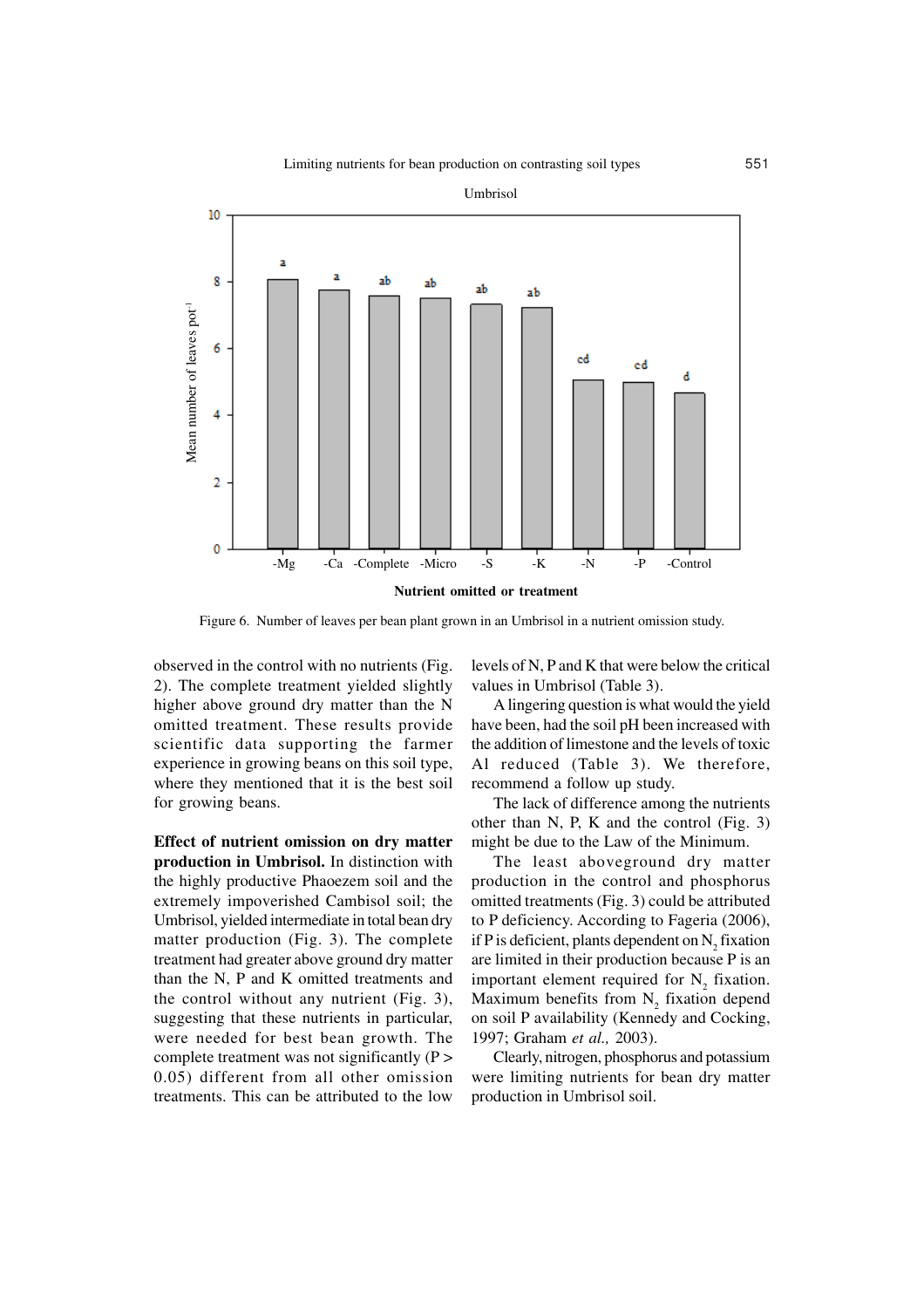#### **Effect of nutrient omission on number of**

**leaves per plant.** In Phaeozem, all nutrient omitted treatments and the control treatment were not significantly different from the complete treatment (Fig. 4). This is consistent with what farmers mentioned that this soil type was the best for common bean production. The better performance in this soil could be explained by the inherent fertility of the soil whereby all other nutrients were above the critical value apart from total N and organic matter (Table 3).

**Effect of nutrient omission on number of leaves per plant.** In Cambisol, beans grown in the complete treatment had significantly (P < 0.05) more leaves than did the control without nutrients added (Fig. 5). These results are most likely consistent with the low soil pH and its poor nutrient status (Table 3). This extremely fewer number of bean leaves on this soil without any added nutrient is a sharp reminder of how acid and impoverished this soil is, an observation heard frequently from farmers during the community interviews.

In Umbrisol, bean plants grown in the complete treatment had significantly  $(P < 0.05)$ more leaves than beans grown in the N and P omitted treatments (Fig. 6), indicating that limited P and N availability were limiting leaf production in the tested soil.

The observation of significantly  $(P < 0.05)$ fewer number of leaves in the control, P and N omitted treatments (Fig. 6) could be explained by the low levels of these nutrients in the tested soil. The soil was poor in total N and available P right from the begining (Table 3). As a result, growth decreased when N and P were omitted. Results from this study are in conformity with the findings of Hossain and Hamid (2007) in groundnut where plants grown under no application of N and P fertiliser on weathered soils were stunted with fewer and smaller leaves, and poor yield.

#### **CONCLUSION**

Phosphorus was the most limiting nutrient for bean production in Umbrisol and this was followed by N and K. In Cambisol, common bean production was most limited by soil acidity. The performance varied with soil types with bean grown on the Phaeozem registering greater leaf number and growth followed by Umbrisol, confirming both local scientist and farmer knowledge that this soil has greater potential than the other two soils.

## **ACKNOWLEDGEMENT**

We gratefully acknowledge funding for this study from the USAID Feed the Future Legume Innovation Laboratory for Collaborative Research on Grain Legumes – project on 'Farmer Decision Making Strategies for Improved Soil Fertility Management in Maize-Bean Production Systems'.

### **REFERENCES**

- Asher, C., Grundon, N. and Menzies, N. 2002. How to unravel and solve soil fertility problems. Australia, ACIAR Monograph No. 83. 139pp.
- Beebe, S., Rao, I., Mukankusi, C. and Buruchara, R. 2010. Improving resource use efficiency and reducing risk of common bean production in Africa, Latin America, and the Caribbean. https:// core.ac.uk/download/pdf/132666015.pdf Accessed on  $12<sup>th</sup>$  April 2013.
- Berger, K.C. and Truog, E. 1939. Boron determination in soils and plants. *Industrial & Engineering Chemistry Analytical Edition* 11:540-545.
- Bouyoucos, G.J. 1936. Directions for Making Mechanical Analysis of Soils by the Hydrometer Method. *Soil Science* 4:225– 228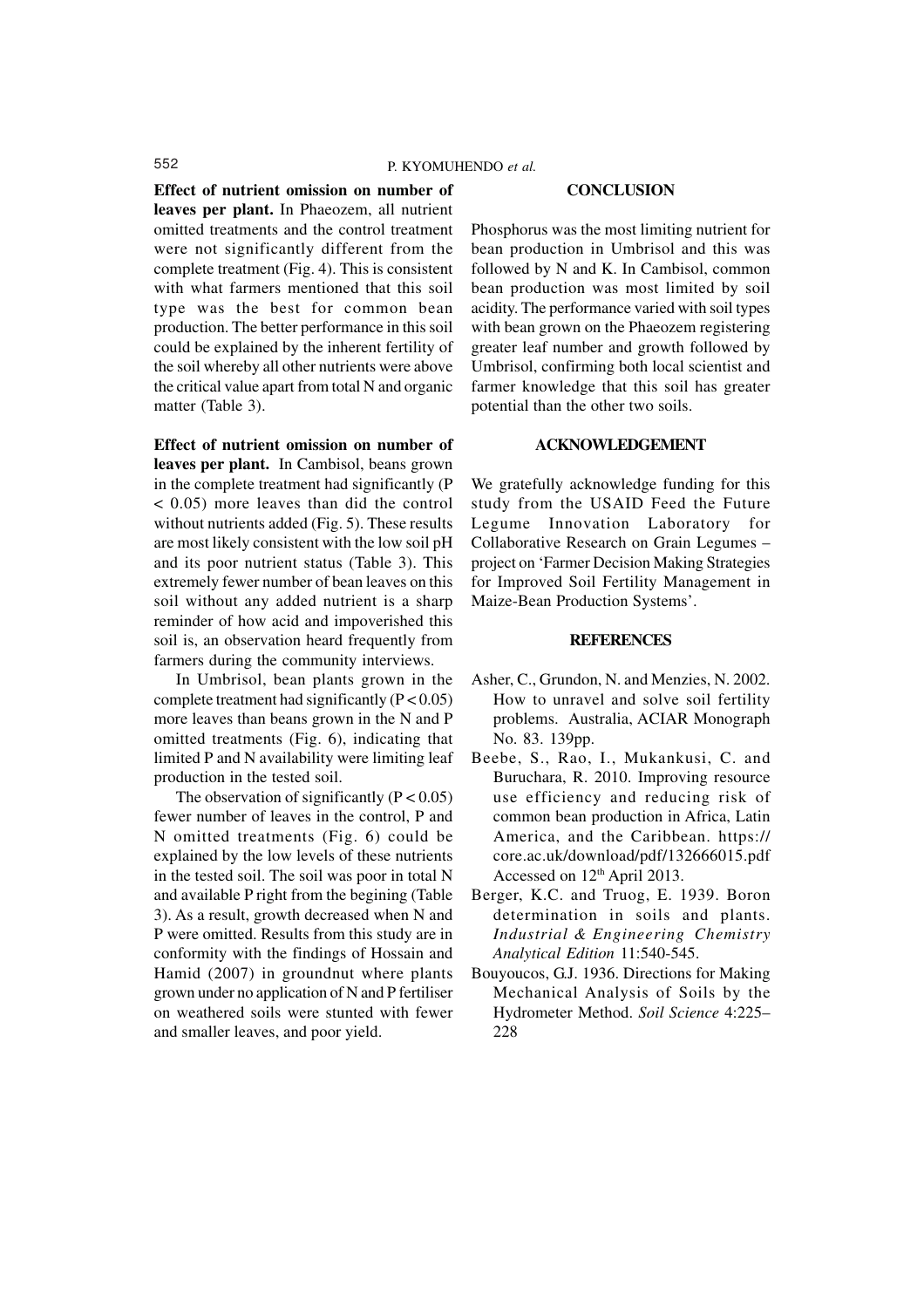- Bremner, J.H. 1965. Total nitrogen. In: Black, C.A., Evans, D.D., White, J.L., Ensminger, L.E., Clark, F.E. and Dinauer, R.C. (Eds.). Methods of soil analysis. Part 2. ASA, Madison, Wisc., USA. pp. 1149- 1178.
- Fageria, N.K. 2006. Nutrient interactions in crop plants. *Journal of Plant Nutrition* 24(8):1269-1290. DOI.10.1081/PLN-100106981.
- Foli, S.K. 2012. Qualitative and quantitative diagnosis of macro and micronutrient deficiencies in soils across three agroecological environments of northern Nigeria using the double-pot technique. MSc internship report, Wageningen University, Wageningen, The Netherlands. July 2012. pp. 11-23.
- Hewitt, E.J. 1952. Sand and water culture methods used in the study of plant nutrition. Technical Communication No. 22 of the commonwealth bureau of horticulture and plantation crops, East Malling, Maidstone, Kent. First Edn. pp.241.
- Hoagland, D.R. and Arnon, D.I. 1950. The water-culture method for growing plants without soil. *California Agricultural Experiment Station Circular* 347:1-32.
- Hossain, M.A. and Hamid, A. 2007. Influence of N and P fertilizer application on root growth, leaf photosynthesis and yield performance of groundnut. *Bangladesh Journal of Agricultural Research* 32(3):369-374.
- Johnston, M. and Askin, D. 2005. Container grown experiments. http://ard.nari.org.pg/ uploads/library/johnston/2005/ 65\_Johnston2005.doc. Accessed on 20 Feb 2014. Korea. pp. 14-29
- Kabuga, E., Miiro, R., Tenywa, M.M. and Semalulu, O. 2015. Foliar feeding decision in Masaka District. Farmer decisionmaking strategies for improved soil fertility management in maize-bean production systems. Focus group and key informant interviews with bean farmers in Masaka and Rakai District, Uganda. Unpubl. Report.

Project S02.1-Annual Report for 2013-14. October 2015. 14pp.

- Kipe-Nolt, J. and Giller, K. 1993. A field evaluation using 15N isotope dilution method of lines of *Phaseolus vulgaris* L. bred for increased nitrogen fixation. *Plant Soil* 134:178.
- Mauyo, L.W., Okalebo, J.R., Kirkby, R.A., Buruchara, R., Ugen, M., Mengist, C.T., Anjichi, V.E. and Musebe, R.O. 2007. Technical efficiency and regional market integration of cross-border bean marketing in western Kenya and eastern Uganda. *African Journal of Business Management* pp. 077-084.
- Mehlich, A. 1984. Mehlich 3 soil test extractant: A modification of the Mehlich 2 extractant. *Communications in Soil Science and Plant Analysis* 15(12):1409- 1416.
- Okalebo, J.R., Gathua, K.W. and Woomer, P.L. 2002. Laboratory methods of soil and plant analysis: A Working Manual; 2nd Edition. Sacred African Publishers, Nairobi, Kenya. 128.
- Rhoads, J.D. 1982. Soil testing, In: Page, A.l., Miller, R.M. and Keeney, D.R. (Eds.). Methods of Soil Analysis-Part 2. 2<sup>nd</sup> edition. *American Society of Agronomy* 16- 21.
- Sanginga, N. and Woomer, P.L. 2009. Integrated soil fertility management in Africa: Principles, Practices and Development Process. Tropical Soil Biology and Fertility Institute of the International Centre for Tropical Agriculture. Nairobi, Kenya. 263pp.
- Sibiko, K.W., Mwangi, J.K., Gido, E.O., Ingasia, O.A. and Mutai, B.K. 2013. Allocative efficiency of smallholder common bean producers in Uganda: A stochastic frontier and Tobit model approach. *International Journal of Development and Sustainability* Online ISSN: 2168-8662 – www.isdsnet.com/ijds 2 (2): 640-652.